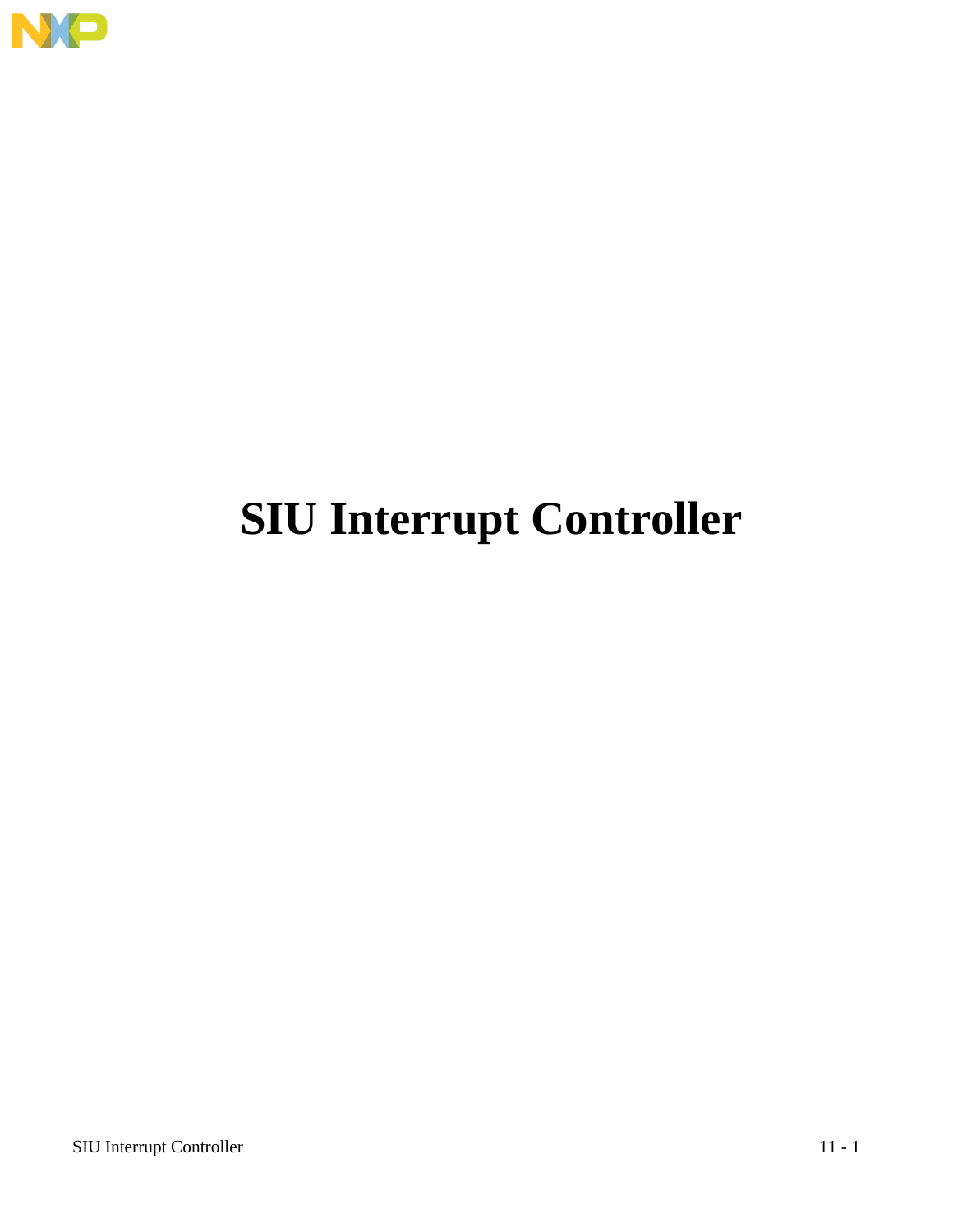

### **SIU Interrupts**



SIU Interrupt Controller 11 - 2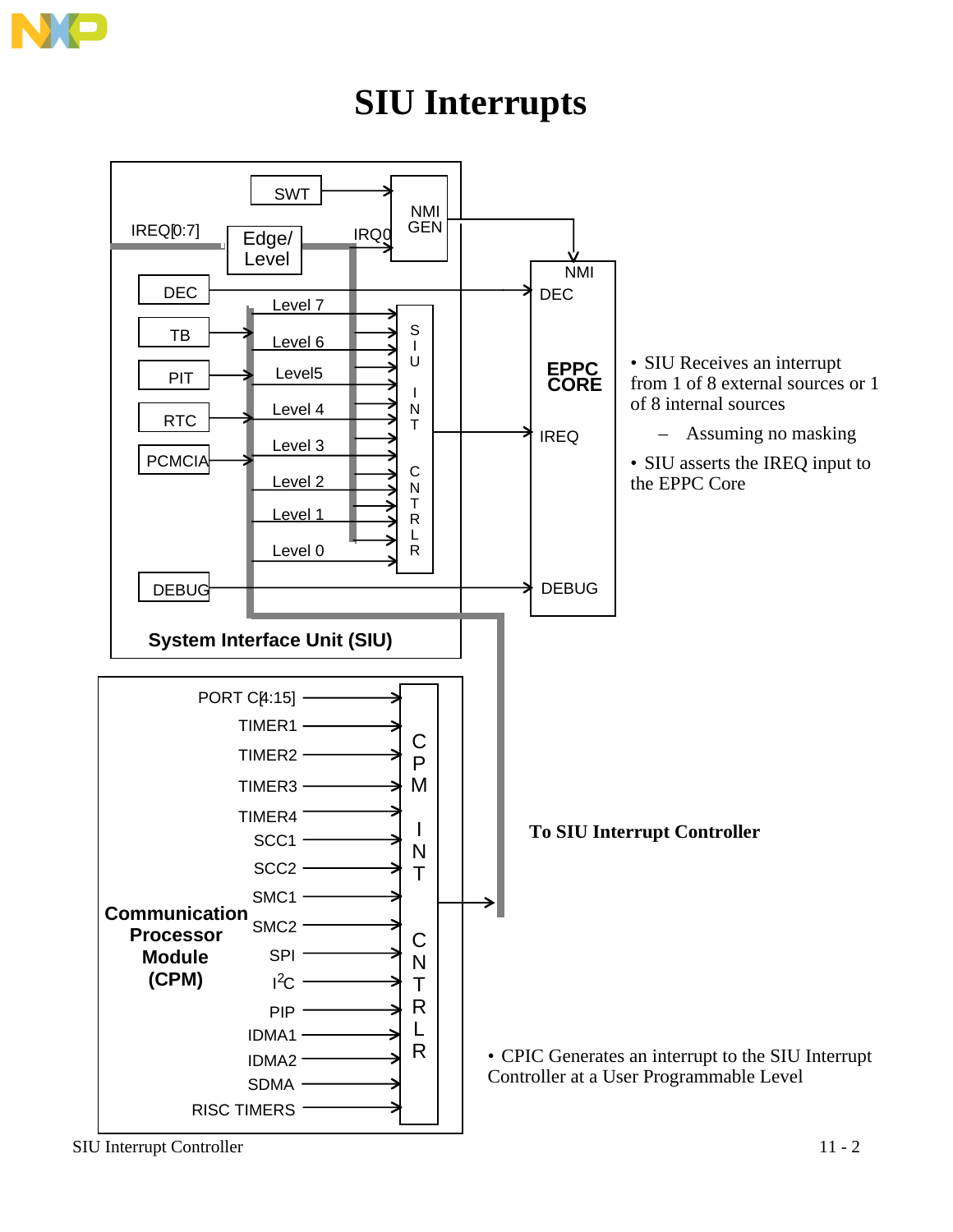

## **Flow Diagram: How SIU Processes an Interrupts**

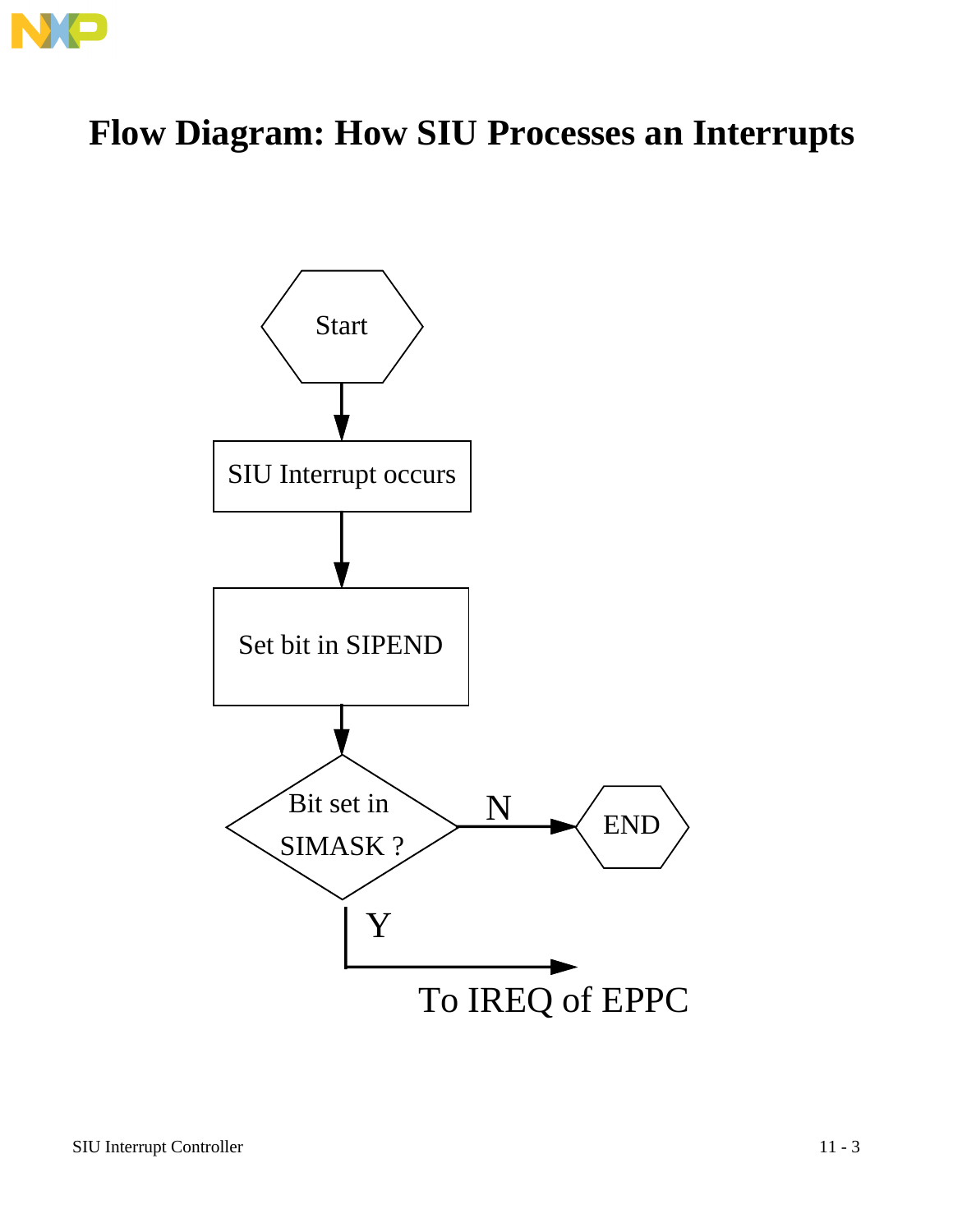

### **Vector Table**

| <b>VECTOR</b><br><b>OFFSET</b><br>(HEX) | <b>EXCEPTION TYPE</b>                                  |                                                                  |
|-----------------------------------------|--------------------------------------------------------|------------------------------------------------------------------|
| 0 0000                                  | <b>RESERVED</b>                                        |                                                                  |
| 0 0 1 0 0                               | <b>SYSTEM RESET</b>                                    | <b>HARD &amp; SRESETS</b>                                        |
| 0 0 200                                 | <b>MACHINE CHECK</b>                                   | TEA (BUS ERROR)                                                  |
| 0 0 3 0 0                               | <b>DATA STORAGE</b>                                    |                                                                  |
| 0 0 4 0 0                               | <b>INSTRUCTION STORAGE</b>                             |                                                                  |
| 0 0 5 0 0                               | <b>EXTERNAL INTERRUPT</b>                              | IRQ[1:7], PIT, TB, RTC, PCMCIA, CPM                              |
| 0 0 6 0 0                               | <b>ALIGNMENT</b>                                       | <b>ALIGNMENT ERROR</b>                                           |
| 0 0 7 0 0                               | <b>PROGRAM</b>                                         | INSTR. TRAPS, ERRORS, ILLEGAL,<br><b>PRIVILEGED</b>              |
| 0 0 8 0 0                               | FLOATING-POINT UNAVAILABLE                             | MSR[FP]=0 & F.P. INSTRUCTION<br><b>ENCOUNTERED</b>               |
| 0 0 9 0 0                               | <b>DECREMENTER</b>                                     | DECREMENTER REGISTER                                             |
| 00A00                                   | <b>RESERVED</b>                                        |                                                                  |
| 00B00                                   | <b>RESERVED</b>                                        |                                                                  |
| 0 0 C 0 0                               | <b>SYSTEM CALL</b>                                     | 'SC' INSTRUCTION                                                 |
| 00D00                                   | TRACE*                                                 | SINGLE-STEP OR BRANCH TRACING                                    |
| 00E00                                   | FLOATING-POINT ASSIST*                                 | SOFTWARE ASSIST FOR INFREQUENT &<br><b>COMPLEX FP OPERATIONS</b> |
| 0 1000                                  | IMPLEMENTATION DEPENDENT SOFTWARE EMULATION            |                                                                  |
| 0 1 1 0 0                               | IMPLEMENTATION DEPENDENT INSTRUCTION TLB MISS          |                                                                  |
| 0 1 20 0                                | <b>IMPLEMENTATION DEPENDENT DATA TLB MISS</b>          |                                                                  |
| 0 1 3 0 0                               | IMPLEMENTATION DEPENDENT INSTRUCTION TLB ERROR         |                                                                  |
| 0 1400                                  | IMPLEMENTATION DEPENDENT DATA TLB ERROR                |                                                                  |
| $01500 -$                               | <b>RESERVED</b>                                        |                                                                  |
| 01BFF<br>0 1 C00                        | IMPLEMENTATION DEPENDENT DATA BREAKPOINT               |                                                                  |
| 0 1 D <sub>0</sub>                      | <b>IMPLEMENTATION DEPENDENT INSTRUCTION BREAKPOINT</b> |                                                                  |
| 0 1E00                                  | IMPLEMENTATION DEPENDENT PERIPHERAL BREAKPOINT         |                                                                  |
| 0 1F00                                  | IMPLEMENTATION DEPENDENT NON MASKABLE DEVELOPMENT PORT |                                                                  |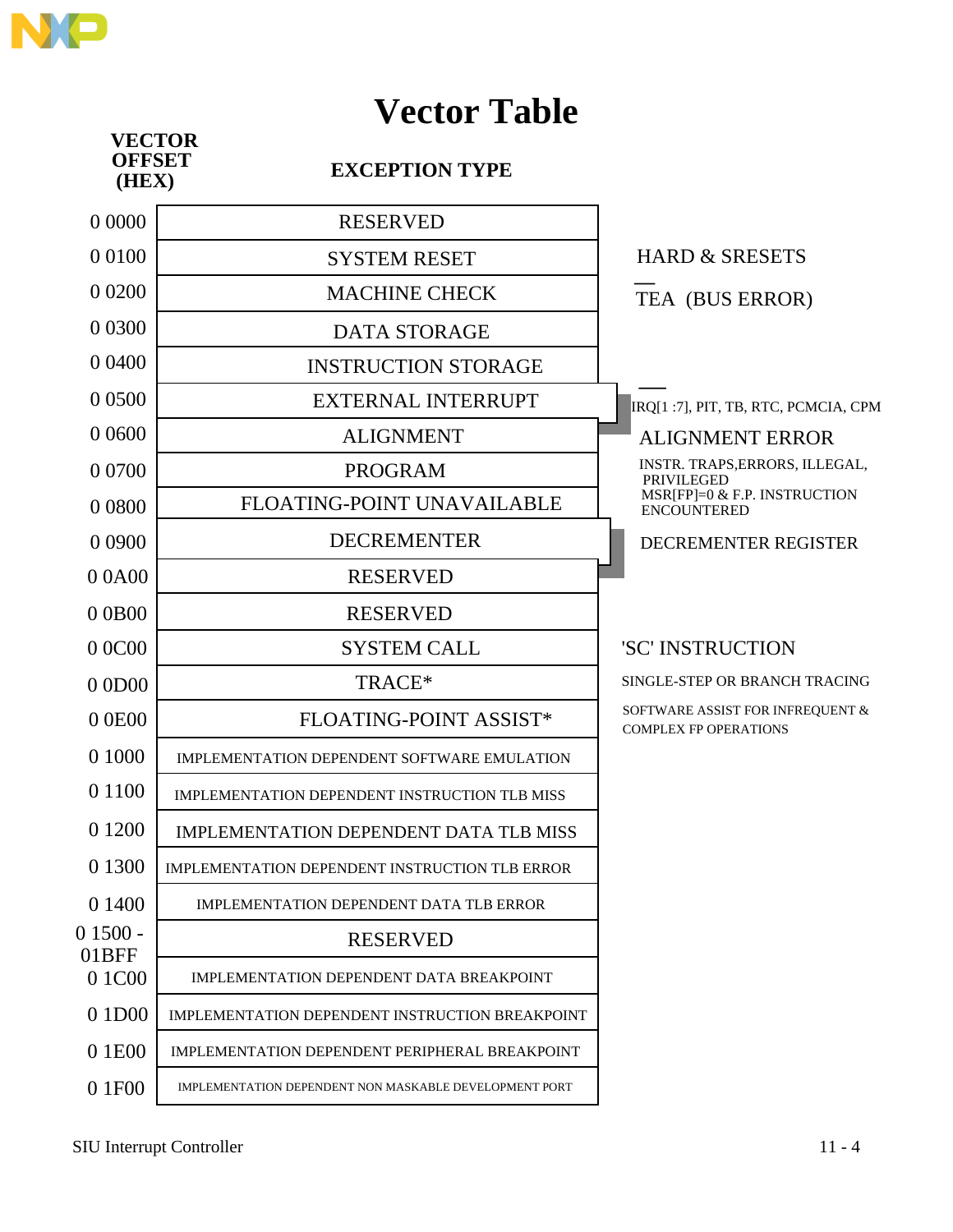

### **SIU Interrupt Sources**



### **System Configuration and Protection Logic**

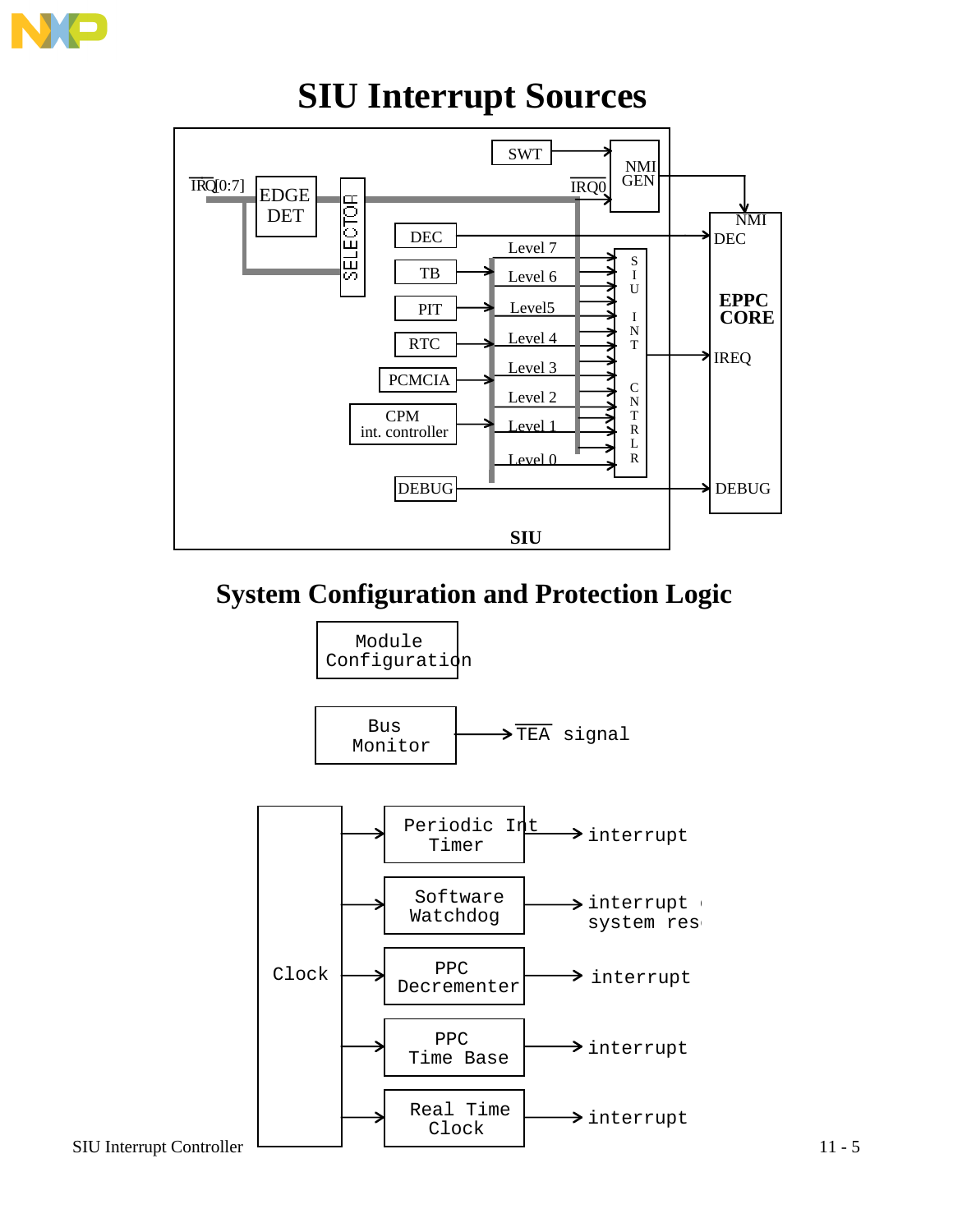

| <b>Number</b>  | <b>Priority</b><br><b>Level</b> | <b>Interrupt Source</b><br><b>Description</b> | Interrupt<br>Code |  |  |
|----------------|---------------------------------|-----------------------------------------------|-------------------|--|--|
|                |                                 |                                               |                   |  |  |
| $\overline{0}$ | Highest                         | IRQ0                                          | 00000000          |  |  |
| 1              |                                 | LEVEL 0                                       | 00000100          |  |  |
| $\overline{2}$ |                                 | IRQ1                                          | 00001000          |  |  |
| 3              |                                 | LEVEL 1                                       | 00001100          |  |  |
| $\overline{4}$ |                                 | IRQ <sub>2</sub>                              | 00010000          |  |  |
| 5              |                                 | LEVEL 2                                       | 00010100          |  |  |
| 6              |                                 | IRQ3                                          | 00011000          |  |  |
| 7              |                                 | LEVEL <sub>3</sub>                            | 00011100          |  |  |
| 8              |                                 | IRQ4                                          | 00100000          |  |  |
| 9              |                                 | LEVEL 4                                       | 00100100          |  |  |
| 10             |                                 | IRQ5                                          | 00101000          |  |  |
| 11             |                                 | LEVEL 5                                       | 00101100          |  |  |
| 12             |                                 | IRQ6                                          | 00110000          |  |  |
| 13             |                                 | LEVEl 6                                       | 00110100          |  |  |
| 14             |                                 | IRQ7                                          | 00111000          |  |  |
| 15             | Lowest                          | LEVEL 7                                       | 00111100          |  |  |
| $16 - 31$      |                                 | Reserved                                      |                   |  |  |

## **Priority of SIU Interrupt Sources**

• **IRQx Pins have a fixed priority level**

Example: IRQ0 Highest Priority Level (Code = 00000000)

IRQ7 Lowest Priority Level (Code = 00111000)

- **Interrupt Code(SIVEC reg) defines interrupt priority level**
- **IRQx Interrupt Codes are only associated with IRQx pins**
- **IRQx interrupt source has highest priority than LEVELx**

Example: If both IRQ3 and LEVEL3 interrupt simultaneously IRQ3 will be acknowledged first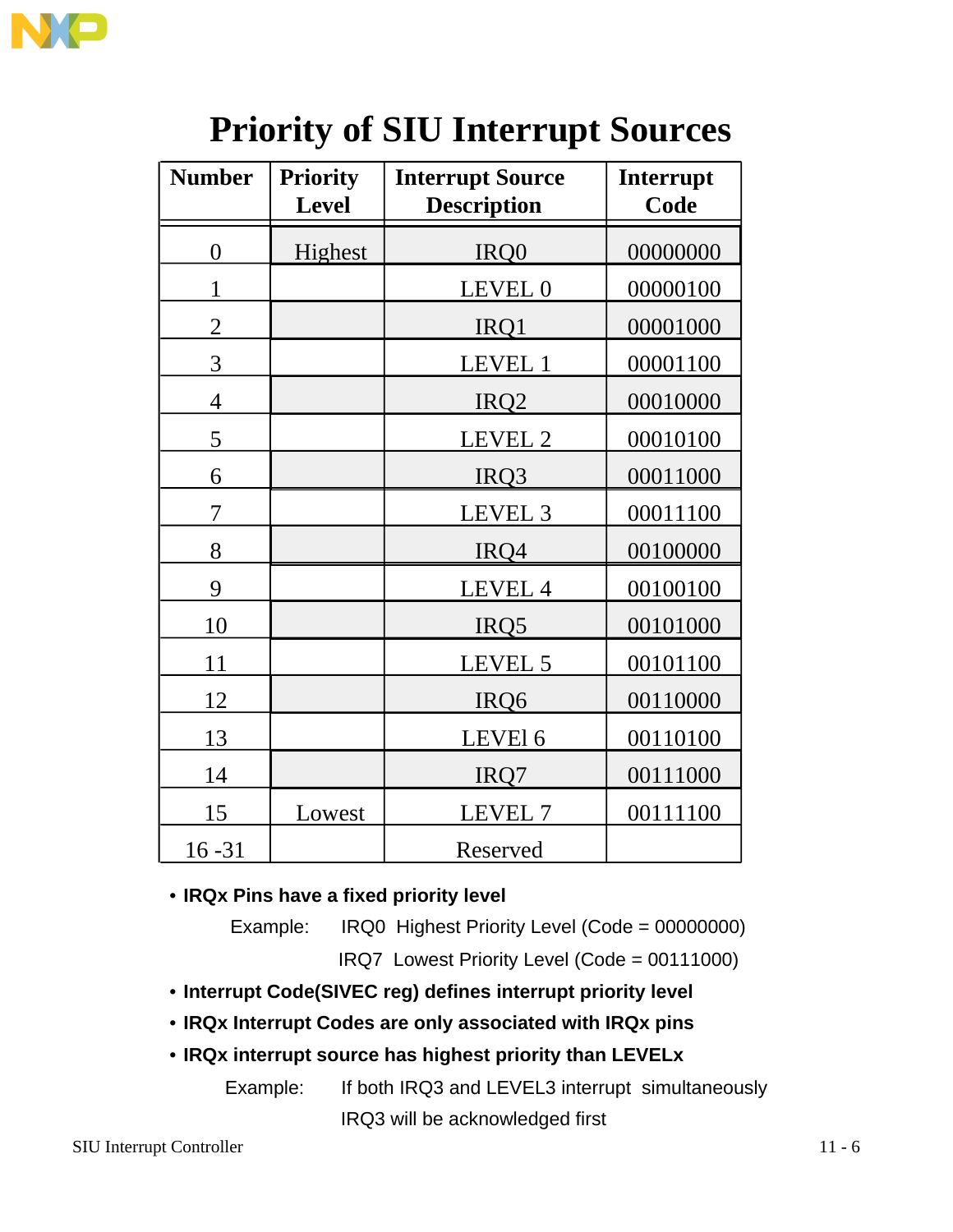

## **Interrupt Sources vs. Levels**

- Each interrupt source is identified by a level
- PIT,RTC, TB, CPM levels are assigned using register PISCR, RTCSC, TBSCR, CICR respectively(disscussed later)

| <b>Source</b>                                         | Level                  |
|-------------------------------------------------------|------------------------|
| NMI:<br><b>SWT</b><br>IRQ0 L<br><b>External Pins:</b> |                        |
| IRQ1_L                                                | Level 1                |
| IRQ2 L                                                | Level <sub>2</sub>     |
| IRQ3 L                                                | Level <sub>3</sub>     |
| IRQ4 L                                                | Level 4                |
| IRQ5 L                                                | Level 5                |
| IRQ6_L                                                | Level 6                |
| IRQ7_L                                                | Level <sub>7</sub>     |
| Internal:                                             |                        |
| <b>PIT</b>                                            | Assignable between 0:7 |
| <b>RTC</b>                                            | Assignable between 0:7 |
| TB                                                    | Assignable between 0:7 |
| <b>CPM</b>                                            | Assignable between 0:7 |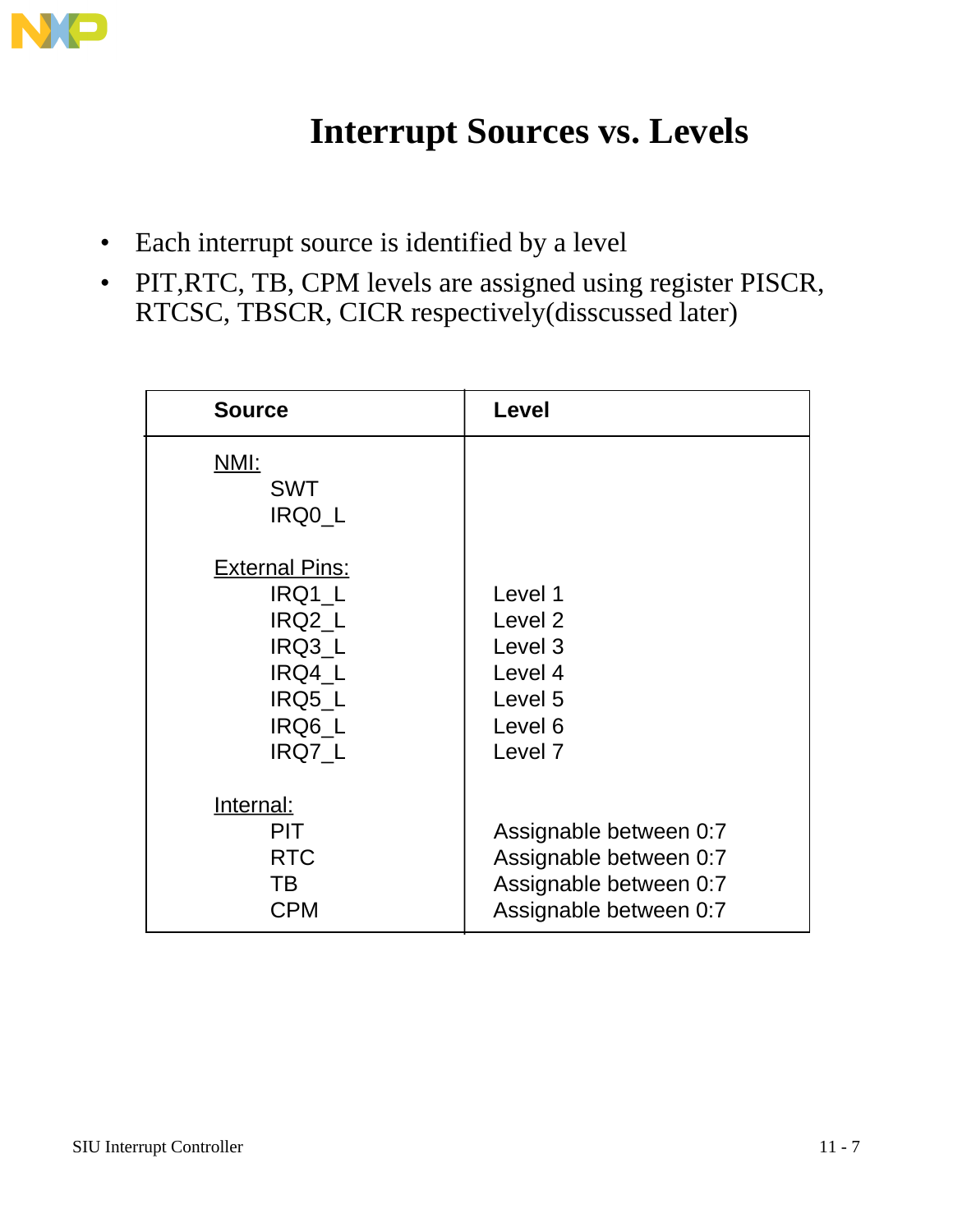

## **Identifying an Interrupt Level**

• When an interrupt occurs, the bit corresponding to it's level is set in the SIPEND register.

SIPEND Register (Interrupt Pending)



• Other interrupt registers we will use include:

### –**SIMASK: 32 bit register (Read/Write)**

» enables or disables each of the 8 interrupt levels and 8 IRQ Lines

### –**SIEL: 32 bit register (Read/Write)**

- » specifies whether a falling edge or a low logical level in the IRQ line will be detected as an interrupt request
- » specifies if MPC860 to exit low power mode with a detection of an interrupt request

### –**SIVEC: 32 bit register (Read Only)**

» Contains an 8 bit Interrupt code representing the unmasked interrupt source which has the highest priority level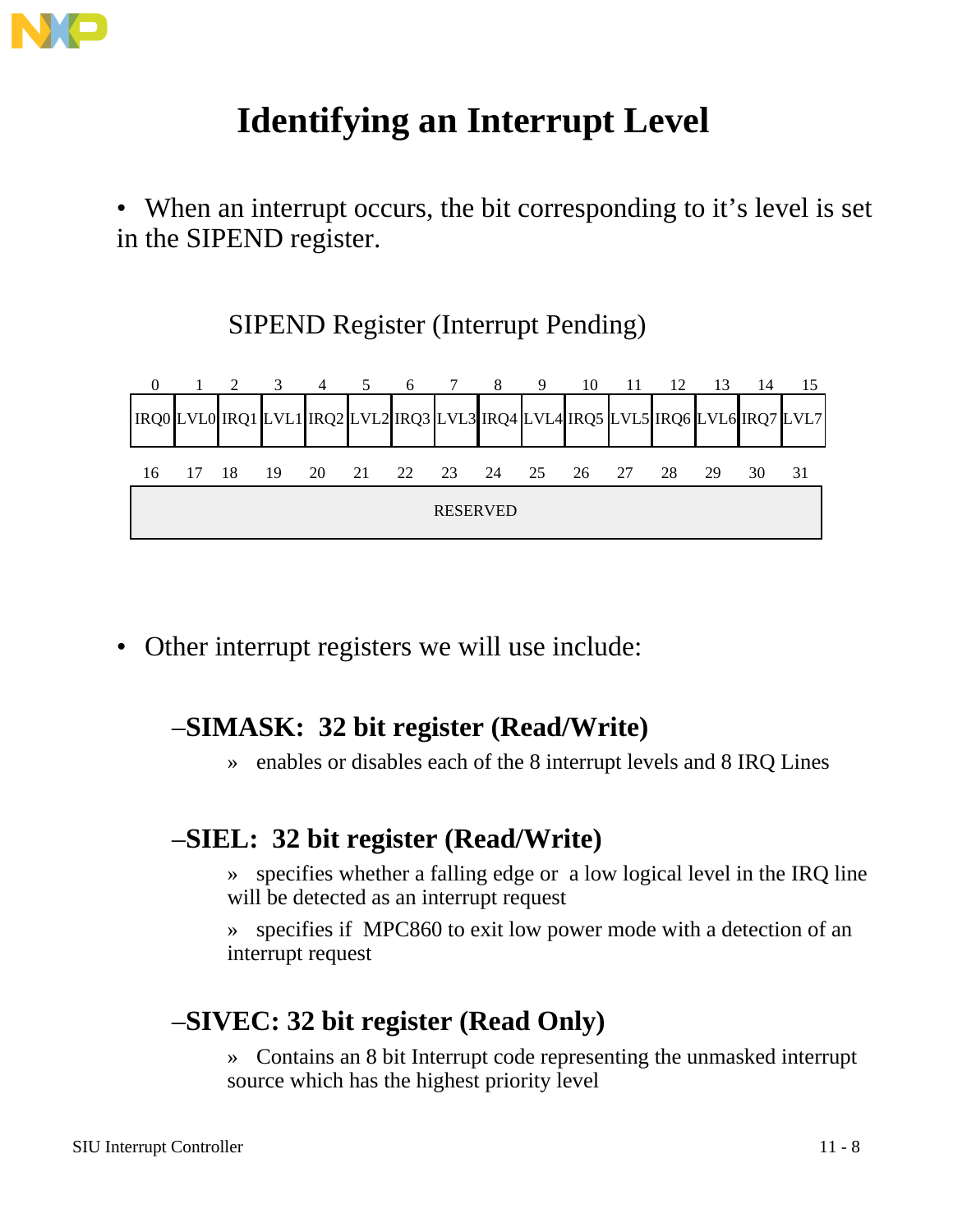

## **Interrupt Priorities**

- All interrupts share the same exception vector *(500)*
- Levels and IRQ lines can be used to efficiently determine priorities.
	- $-$  IRQ0 = highest priority
	- $-$  Level  $7 =$  lowest priority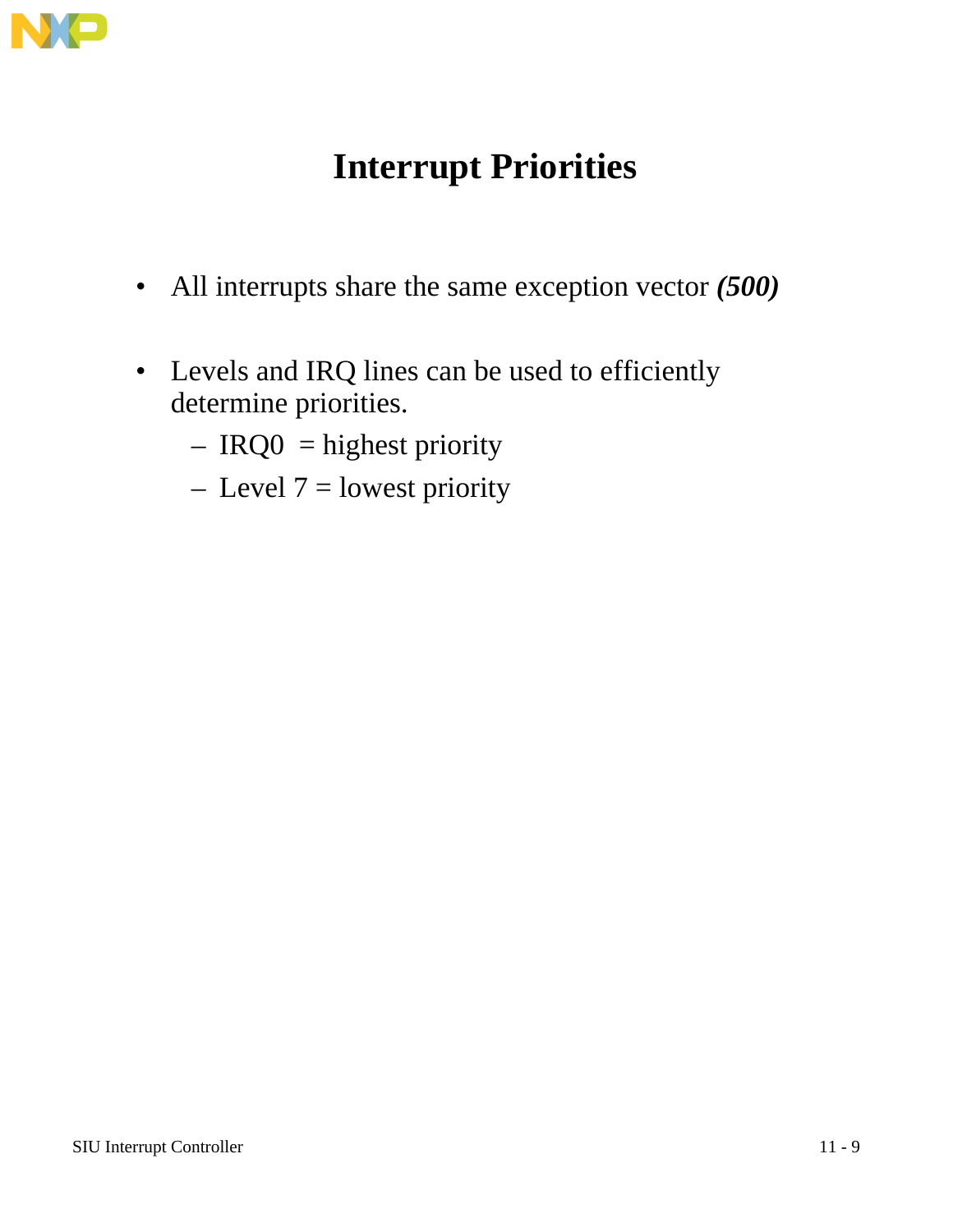

### **Interrupt Initialization Steps - 1**

- 1. Assign interrupt levels to the PIT,RTC, TB, CPM
	- IRQ0:7 pins have fixed levels
	- PIT,RTC,TB, CPM levels are assigned using register PISCR, RTCSC,TBSCR, CICR respectively



–To specify a certain level, the appropiate one of these bits should be set.



\*\* Value \$4 is a good value to choose for most systems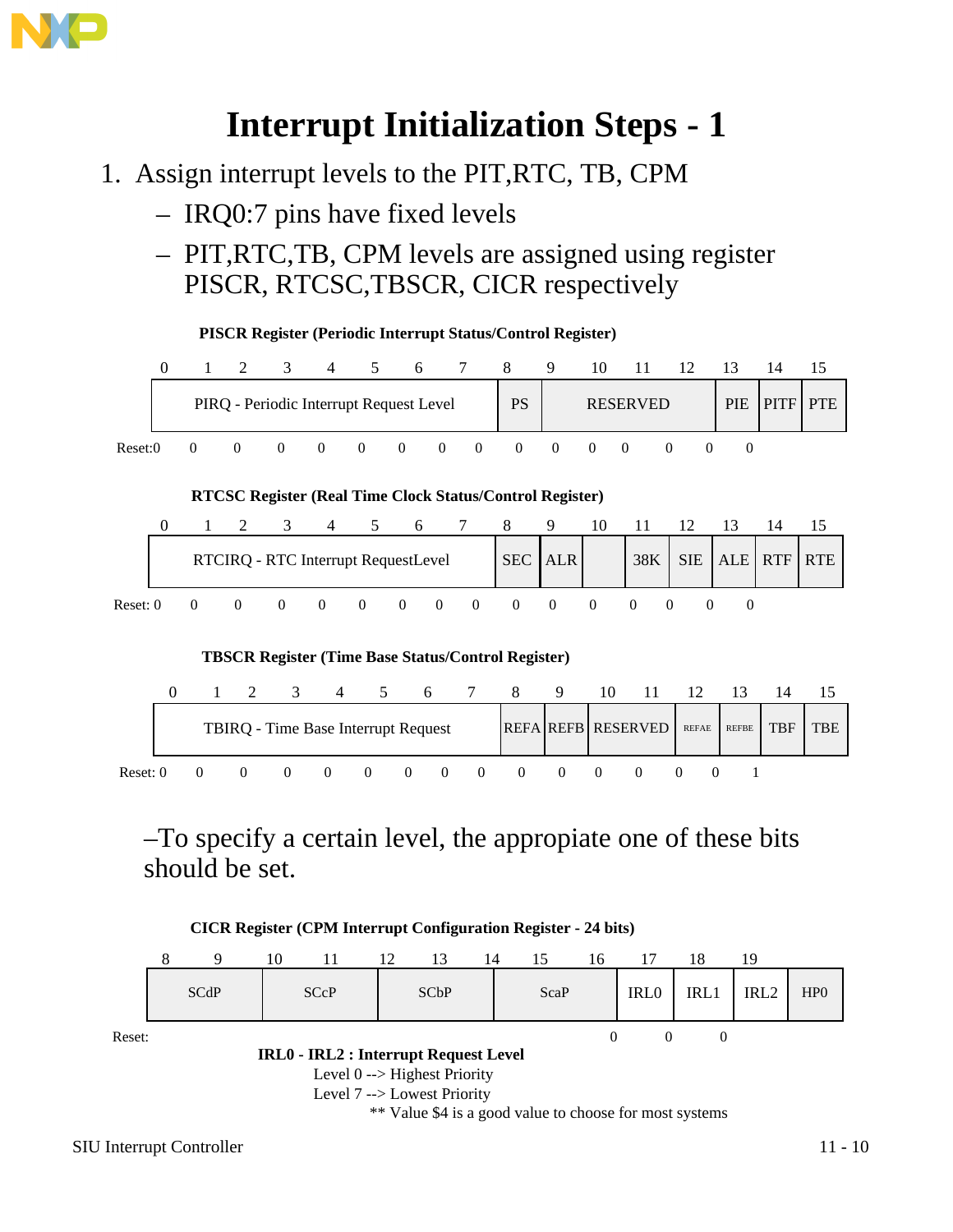

## **Interrupt Initialization Steps - 2**

2. Assign IRQ pins as interrupts and edge or level sensitive

**SIEL Register (External Interrupt Level/Edge Sensitive Register)**



**EDx Bit**

 $1 = IRQx$  "falling" edge sensitive

 $0 = IRQx$  "low" logical level sensitive

#### **WMx Bit (Wake up Mask Bit)**

 $1 = MPC860$  to exit low power mode with a detection of an interrupt request on corresponding line

### 3. Enable Interrupts to CPU core



#### **SIMASK Register (Interrupt Mask Register)**

**IRMx - External Interrupt Request Mask LVMx - Level Interrupt Request Mask**

 $1 =$  Enables the generation of an interrupt request to the CPU core

SIMASK updated by software and cleared upon reset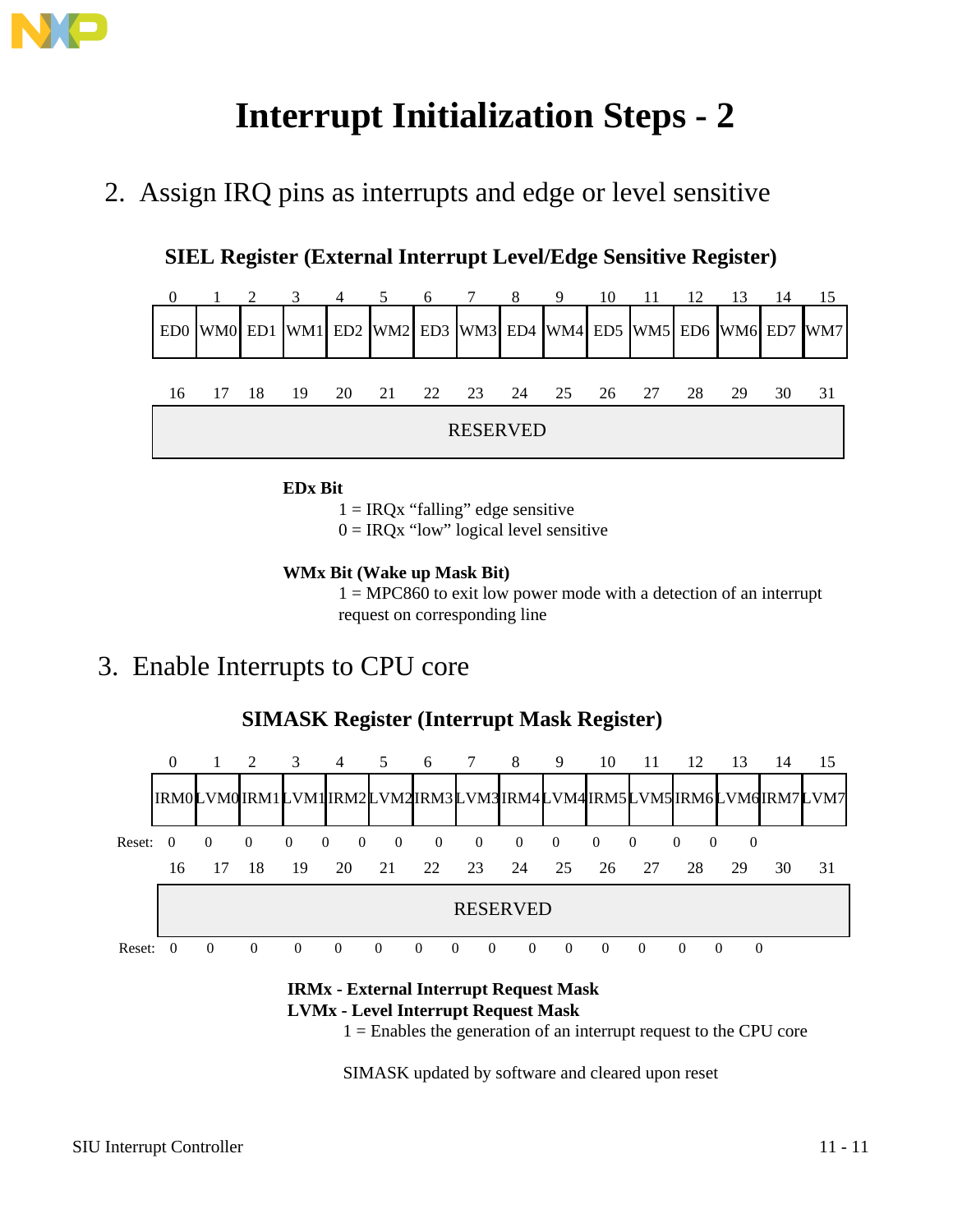

### **Interrupt Table Handling Example**

#### **SIVEC Register (Read Only)**

| $\overline{0}$ | 1 2            |    | $\overline{3}$ |    | $4 \quad 5$    | 6                | $7\overline{ }$ | 8                | 9                | 10       | 11               | 12               | 13           | 14 | 15               |
|----------------|----------------|----|----------------|----|----------------|------------------|-----------------|------------------|------------------|----------|------------------|------------------|--------------|----|------------------|
|                |                |    | Interrupt Code |    |                |                  |                 | $\overline{0}$   | $\theta$         | $\theta$ | $\boldsymbol{0}$ | $\boldsymbol{0}$ | $\mathbf{0}$ | 0  | $\boldsymbol{0}$ |
| 16             | 17             | 18 | 19             | 20 | 21             | 22               | 23              | 24               | 25               | 26       | 27               | 28               | 29           | 30 | 31               |
| $\theta$       | $\overline{0}$ | 0  | $\theta$       | 0  | $\overline{0}$ | $\boldsymbol{0}$ | $\theta$        | $\boldsymbol{0}$ | $\boldsymbol{0}$ | $\theta$ | $\boldsymbol{0}$ | $\overline{0}$   | $\theta$     | 0  | 0                |

•**Interrupt Code:** 8 bit code representing the umasked interrupt source which has the highest priority level. –If read as a "BYTE" a "Branch table" can be used in which each entry contains 1 instruction (BRANCH) –If read as a "HALF WORD" each entry may contain a full routine up to 256 instructions

#### **Example:** INTR:...

| $INTR: \bullet \bullet \bullet$ |                                                                                | $INTR: \bullet \bullet \bullet$ |                                                                               |
|---------------------------------|--------------------------------------------------------------------------------|---------------------------------|-------------------------------------------------------------------------------|
|                                 | Save state<br>$R3 \leq -$ @SIVEC<br>R4 <-- Base of branch table                |                                 | Save state<br>R3 <- @SIVEC<br>$R4$ <-- Base of branch table                   |
|                                 |                                                                                |                                 |                                                                               |
|                                 | $1$ bz RX, R3 $(0)$ # $1$ oad as byt<br>add RX, RX, R4<br>mtsprCTR, RX<br>bctr |                                 | $l$ hz RX, R3 $(0)$ # load as h $l$<br>add RX, RX, R4<br>mtsprCTR, RX<br>bctr |
| <b>BASE</b>                     | Routine1<br>b                                                                  | BASE                            | 1st Instruction of Routir                                                     |
| BASE $+4$                       | b Routine2                                                                     |                                 | BASE + 400 1st Instruction of Routir                                          |
| $BASE + 8$                      | b Routine3                                                                     |                                 | BASE + 800 1st Instruction of Routir                                          |
| $BASE + C$                      | b Routine4                                                                     |                                 | BASE + C00 1st Instruction of Routir                                          |
| $BASE + 10$                     |                                                                                |                                 | BASE +1000                                                                    |
| $BASE + n$                      |                                                                                |                                 | $\bullet$<br>$BASE + n$                                                       |
|                                 |                                                                                |                                 |                                                                               |

\* **Note:** Interrupt code is defined such that its two least significant bits are zero, allowing indexing into the table.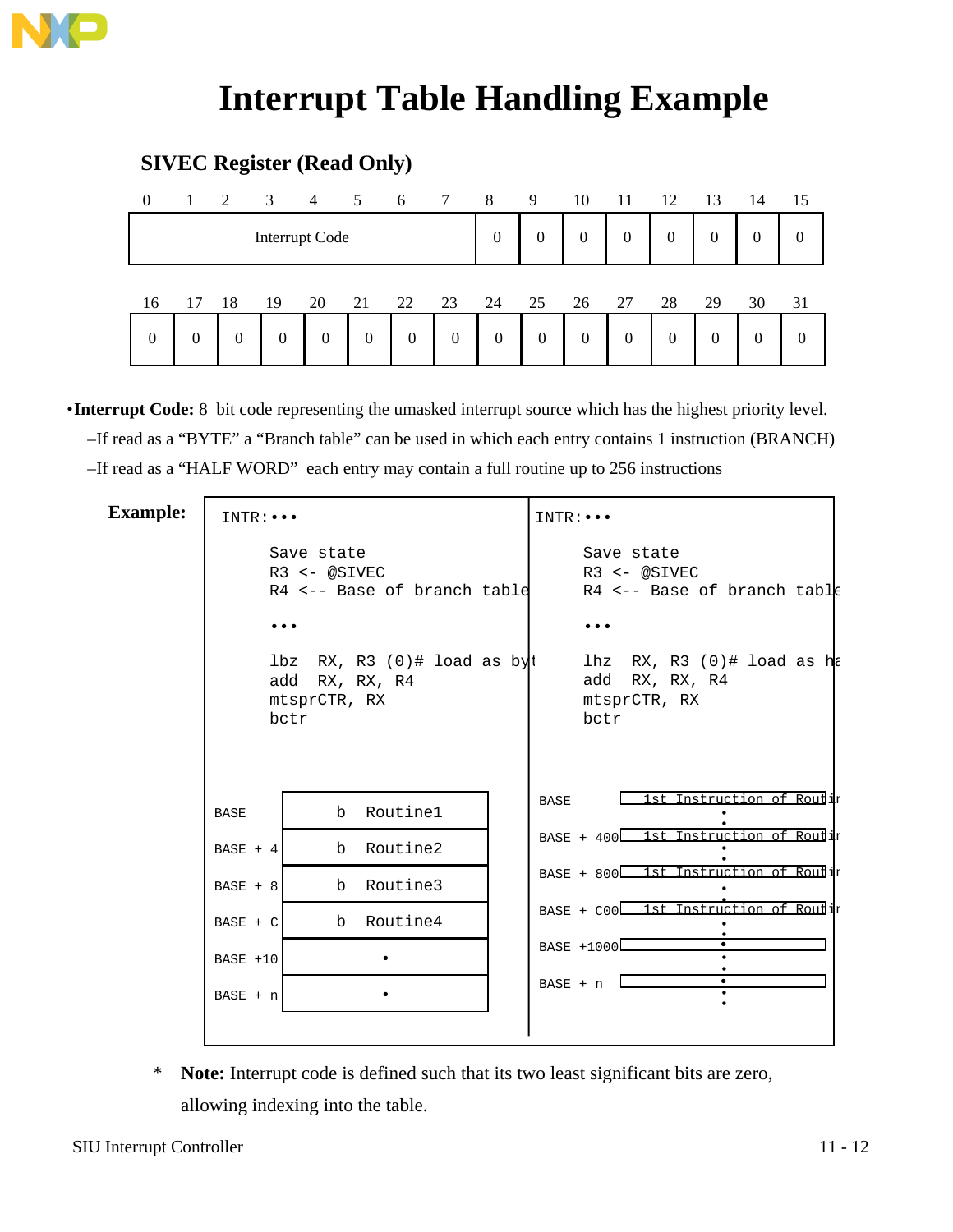

## **Interrupt Context Switch**

- After an interrupt (or any other exception) occurs, hardware:
	- Saves the state of the machine:

### Copy **MSR** into **SRR1**

Loads **SRR0** with next Instruction Address or the instruction that caused the exception.

– Changes the **MSR** including:

Switches to Supervisor mode, disables all maskable exceptions [EE bit = 0], and clears the recoverable interrupt(RI) bit

– Branches to the exception vector (interrupt is **500**)

Point to the Exception vector and begin the service routine

- System issues user should consider
	- When to enable interrupts again
	- A non-maskable interrupt can come at any time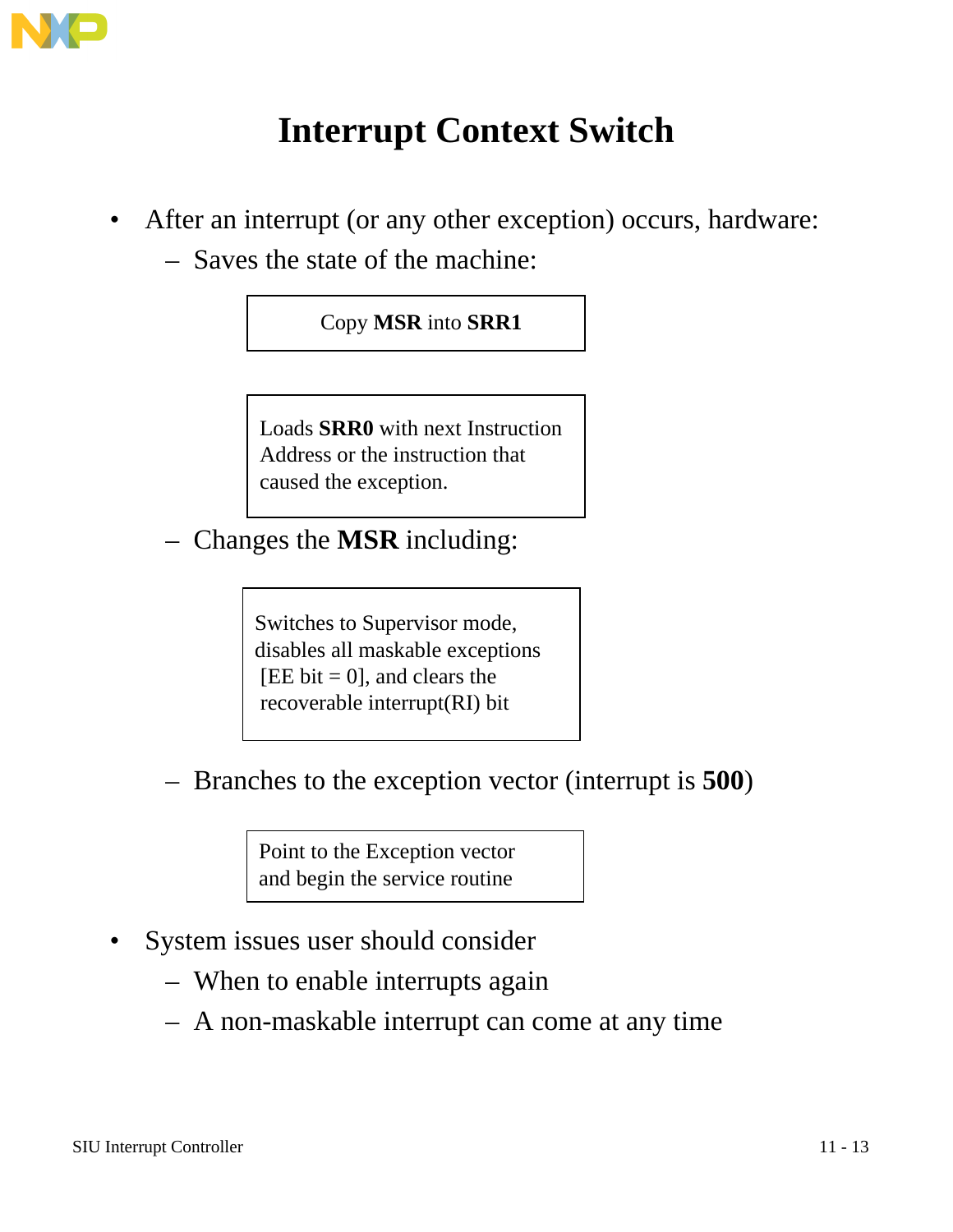

### **Interrupt Service Routine Steps (1 of 2)**

- 1. Read the interrupt code in the SI Vector register (**SIVEC**) and go to service routine for that code.
- 2. If the interrupt source is IRQx edge-triggered, clear the service bit in the SI Pending Register(**SIPEND**). Bit is cleared by writing a one to it.
- 3. Save the SI Mask Register (**SIMASK**), and mask lower interrupt levels.
	- Required only if service routine is to be recoverable and lower priority interrupts are to be masked
- 4. In case a non-maskable exception occurs, save (**SRR0, SRR1**) on the stack, only if you want service routine to be recoverable.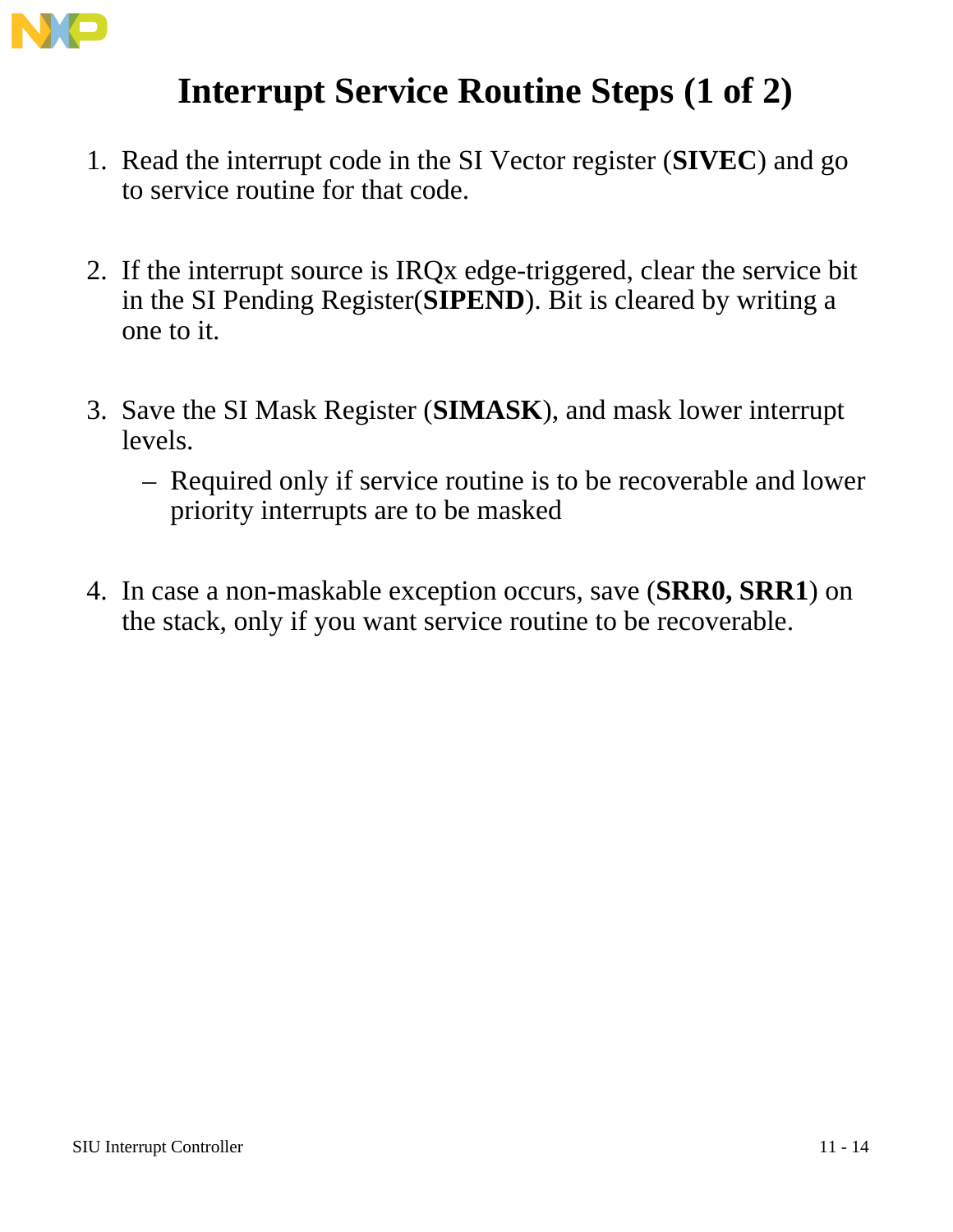

## **Interrupt Service Routine Steps (2 of 2)**

- 5. Set Recoverable Interrupt (**RI**) bit in MSR
	- Now that the previous state is saved, if we get a nonmaskable interrupt we can recover
	- Load the External Interrupt Disable (**EID**) SPR
		- » sets the RI bit in the MSR
		- » keeps external interrupts disabled

» single instruction to set bit, e.g.,

*mtspr EID, gprx*

- 6. Index to a branch table of Interrupt Handler Routines
- 7. Perform interrupt handler functions
- 8. Before the end of the routine
	- Restore the gpr(s) previously used
	- If a non-maskable exception occured during this interrupt service routine,
		- » Disable the Recoverable Interrupt (RI) bit in the MSR
			- Load any data to the NRI SPR, e.g.,

*mtspr NRI, gprx*

- » Restore SRR0 & SRR1 (and stack pointer if changed)
- Execute "rfi" Instruction to return to application
	- » External interrupts will now be enabled again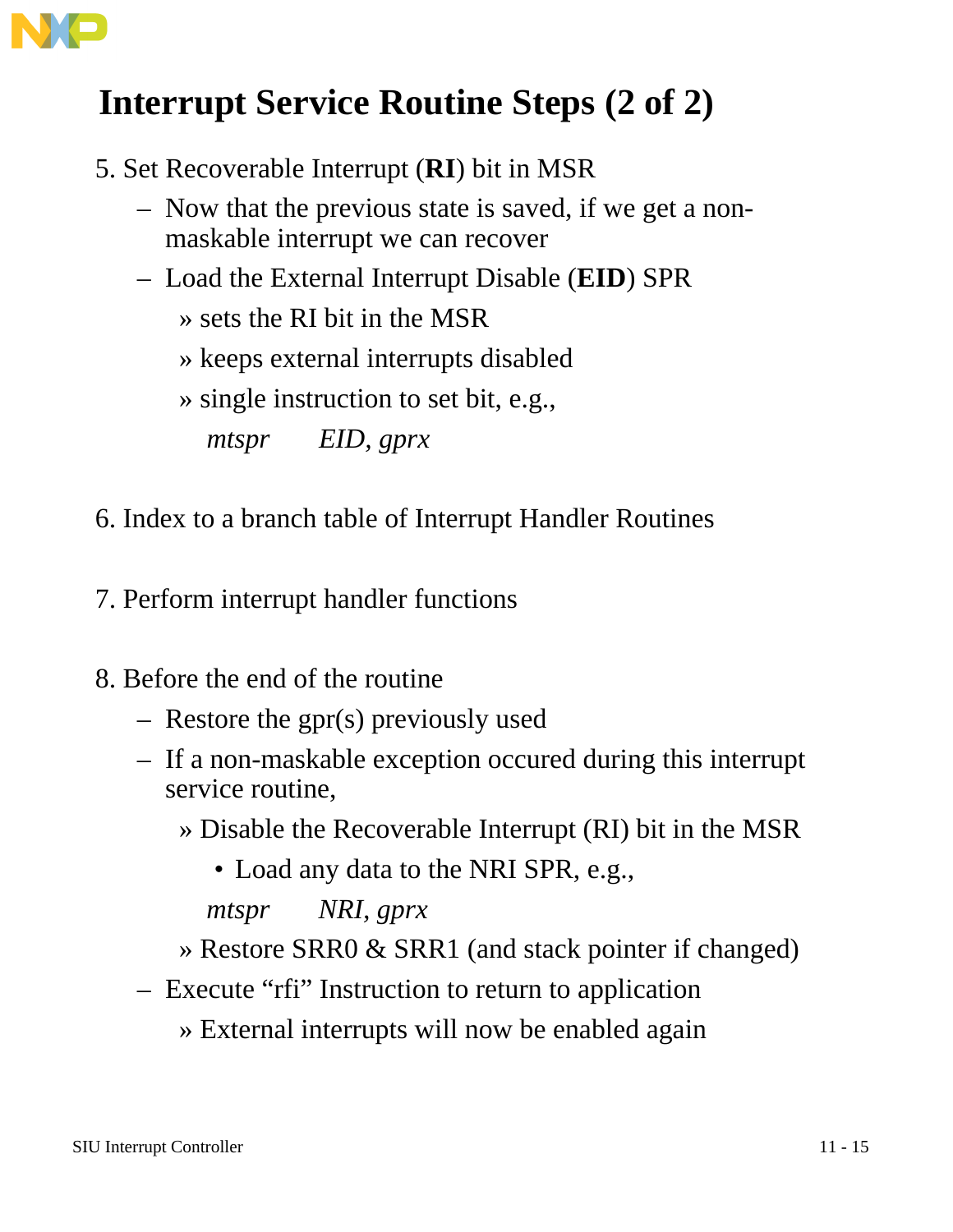

**irq1.c** Title: MOTOROLA Motorola Technical Training - **MPC860 Course** Phoenix, Arizona **Handling an 860 SIU Interrupt** Creation Date: Jan. 10, 1996 From: Author: **Bob Bratt** Description: **The results of this routine are: 1. Initializes the exception vector area with a service routine. 2. The service routine jumps to a function based on the interrupt code. 3. The function increments a counter each time an external interrupt level 1 occurs. Assumptions: 1. IMMR has been previously initialized. 2. Except for 1, reset conditions exist.** Objective:

**If the program executes properly, the LED counter is equal to the number of times that the black button on the UDLP1 has been pressed.**

Equipment:

**MPC860ADS board and UDLP1**

UDLP1 Switch Settings: **N/A**

Connections: **MPC860ADS board and a UDLP1 are connected through P13.**

Updates: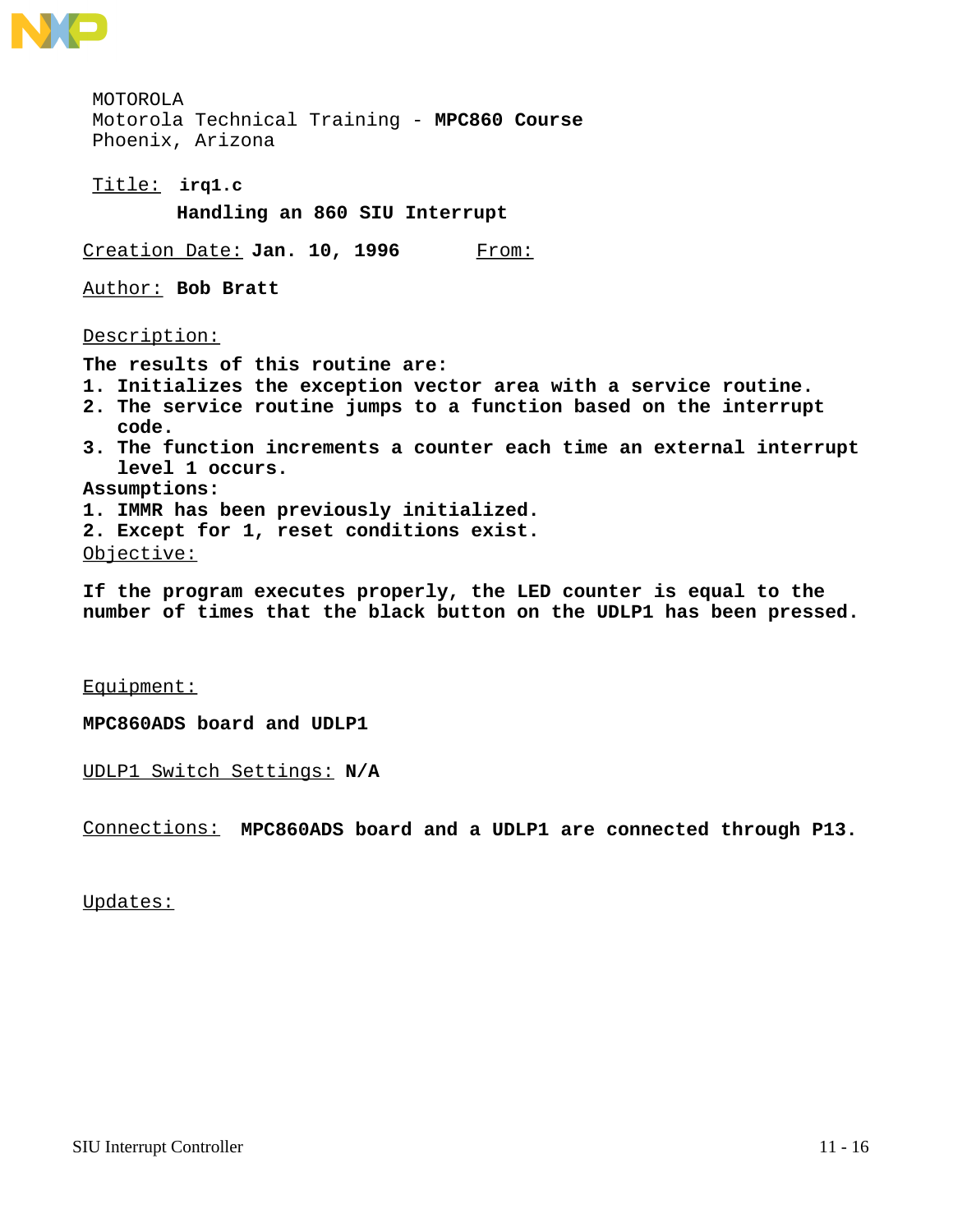#### **irq1.c (1 of 2)**

```
/* Equipment : 860ADS Evaluation Board and */
/* UDLP1 Universal Development Lab Board */
/* Pins 2 and 3 of JP2 must be jumpered */
/* Connected: P10-D25 of ADS to J4-11 of UDLP1 */\sqrt{*} (IRO1.C) \sqrt{*} (IRO1.C)
#include "mpc860.h" /* DUAL PORT RAM EQUATES */
struct dprbase *pdpr; \sqrt{X} PNTR TO DUAL PORT RAM */
main()
{
void intbrn(); \frac{1}{2} /* EXCEPTION SERVICE RTN */
 int *ptrs,*ptrd; /* SOURCE & DEST POINTERS*/
   pdpr = (struct dprbase *) (getimmr() & 0xFFFF0000);
 /* INIT PNTR TO DPRBASE */
 ptrs = (int *) intbrn; /* INIT SOURCE POINTER */
  ptrd = (int *)(getevt() + 0x500); /* INIT DEST POINTER */<br>do * MOVE ESR TO EVT */
do / \star MOVE ESR TO EVT \star /
*ptrd++ = *ptrs; /* MOVE UNTIL */
 while (*ptrs++ != 0x4c000064); /* RFI INTRUCTION */
pdpr \rightarrow PDDAT = 0; /* CLEAR PORT D DATA REG */
 pdpr->PDDIR = 0xff; /* MAKE PORT D8-15 OUTPUT*/
 pdpr->SIEL.ED1 = 1; /* MAKE IRQ1 FALLING EDGE*/
 pdpr->SIMASK.ASTRUCT.IRM1 = 1; /* ENABLE IRQ1 INTERRUPTS*/
 asm(" mtspr 80,0"); /* ENABLE INTERRUPTS */
while (1 == 1);
}
#pragma interrupt intbrn
void intbrn()
{
   void irq1esr();
 asm (" stwu r9,-4(r1)"); /* PUSH GPR9 ONTO STACK */
 switch (pdpr->SIVEC.IC) /* PROCESS INTERRUPT CODE*/
   {
    case 8: asm (" mfspr r9,8"); /* PUSH LR ONTO STACK */
           asm (" stwu r9, -4(r1)");
            asm (" bla irq1esr"); /* PROCESS IRQ1 CODE */
           asm (" lwx r9,0(r1)"); /* PULL LR FROM STACK */
            asm (" addi r1,r1,4"); /* RESTORE STACK POINTR*/
            asm (" mtspr 8,r9");
     break;
     default:;
   }
 asm (" lwz r9,0(r1)"); /* PULL GPR9 FROM STACK */
 asm (" addi r1,r1,4"); /* RESTORE STACK POINTER */
}
```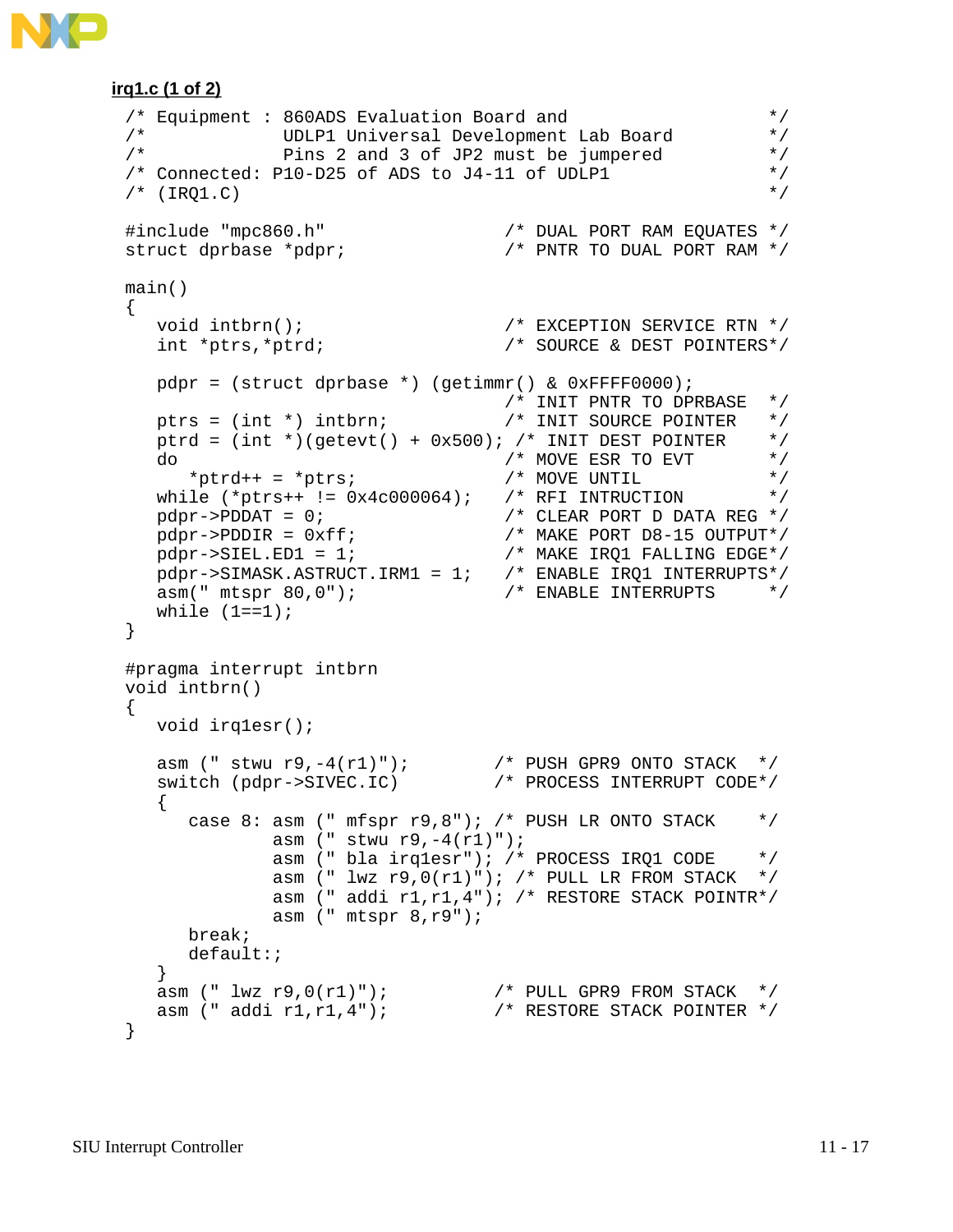

#### **irq1.c (2 of 2)**

```
void irq1esr()
{
  pdpr \rightarrowSIPEND = 1<<(31-2); /* CLEAR IRQ1 INT PENDING*/
 asm (" mfspr r9,26"); /* PUSH SRR0 ONTO STACK */
 asm (" stwu r9,-8(r1)");
 asm (" mfspr r9,27"); /* PUSH SRR1 ONTO STACK */
 asm (" stw r9,4(r1)");
asm (" mtspr 80,0"); \overline{\hspace{1.5mm}} /* ENABLE INTERRUPTS */
pdpr \rightarrow PDDAT += 1; \qquad \qquad /* INCREMENT DISPLAY \qquad \qquad \star /
 asm (" mtspr 82,0"); /* MAKE NON-RECOVERABLE */
 asm (" lwz r9,4(r1)"); /* PULL SRR1 FROM STACK */
  asm (" mtspr 27, r9");<br>asm (" lwz r9, 0(r1)");
                               \frac{1}{2} PULL SRR0 FROM STACK */
   asm (" addi r1,r1,8");
   asm (" mtspr 26,r9");
}
getimmr()
{
   asm(" mfspr 3,638");
}
getevt() \hspace{1.6cm} /* GET EVT LOCATION \hspace{1.6cm} */
{
  if ((getmsr() & 0x40) == 0) 4x + 1 /* IF MSR.IP IS 0 4x + 1return (0); / THEN EVT IS IN LOW MEM*/
  else /* ELSE * /
      return (0xFFF00000); /* EVT IS IN HIGH MEM */
}
getmsr() /* GET MACHINE STATE REG VALUE */
{
 asm(" mfmsr 3"); / LOAD MACHINE STATE REG TO r3 */}
```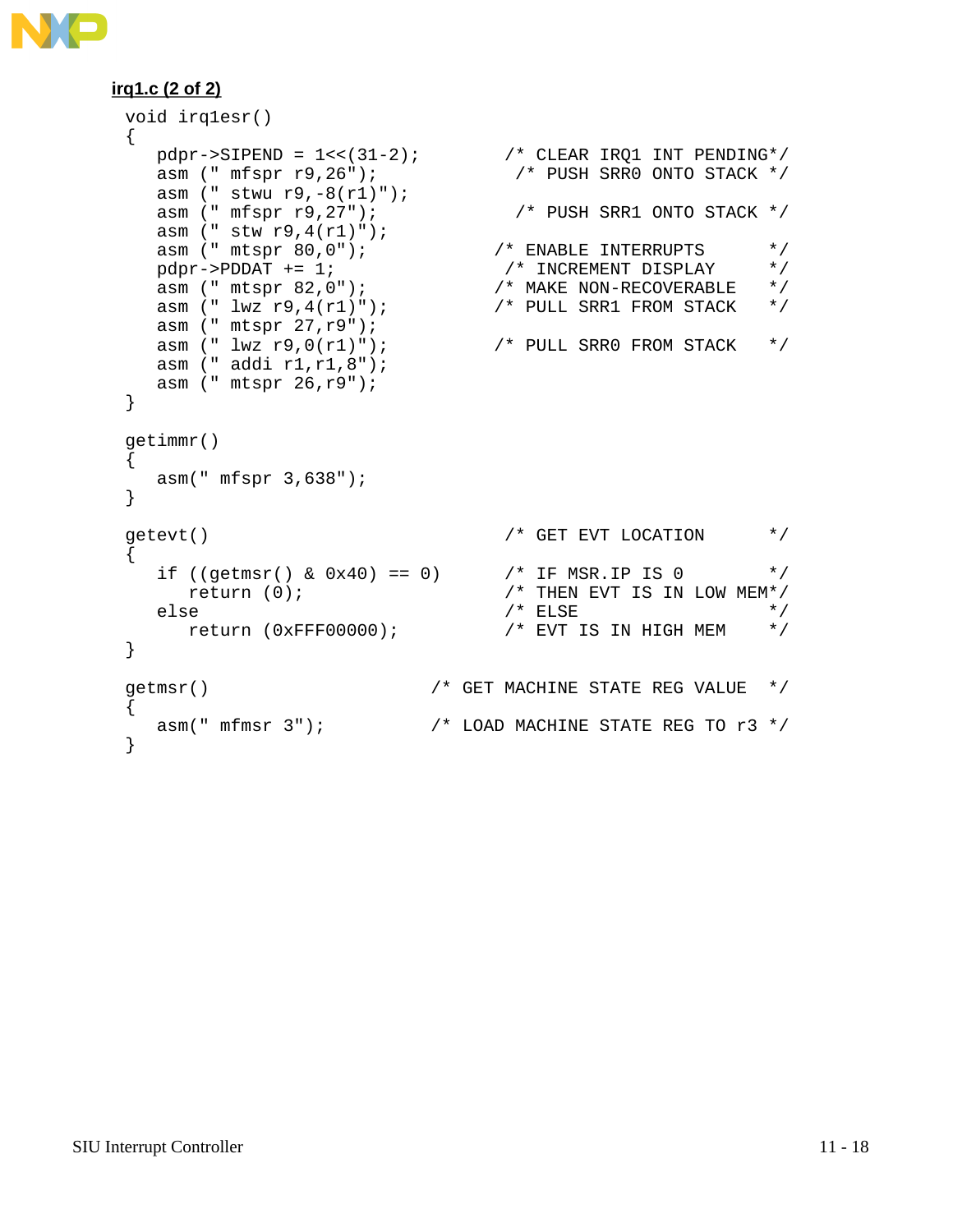

**irq0.c** Title: MOTOROLA Motorola Technical Training - **MPC860 Course** Phoenix, Arizona **Handling 860 SIU Interrupt 0** Creation Date: **April 3, 1996** From: **IRQ1.C**Author: **Bob Bratt** Description: **The results of this routine are: 1. Initializes the exception vector area with a service routine. 2. The service routine jumps to a function based on the interrupt code. 3. The function increments a counter each time an external interrupt level 1 occurs. Assumptions: 1. IMMR has been previously initialized. 2. Except for 1, reset conditions exist.** Objective:

**If the program executes properly, the LED counter is equal to the number of times that the black button on the UDLP1 has been pressed.**

Equipment:

**MPC860ADS board and UDLP1**

UDLP1 Switch Settings: **N/A**

Connections: **MPC860ADS, P10, A25 is connected to J4-11 on the UDLP1.**

Updates: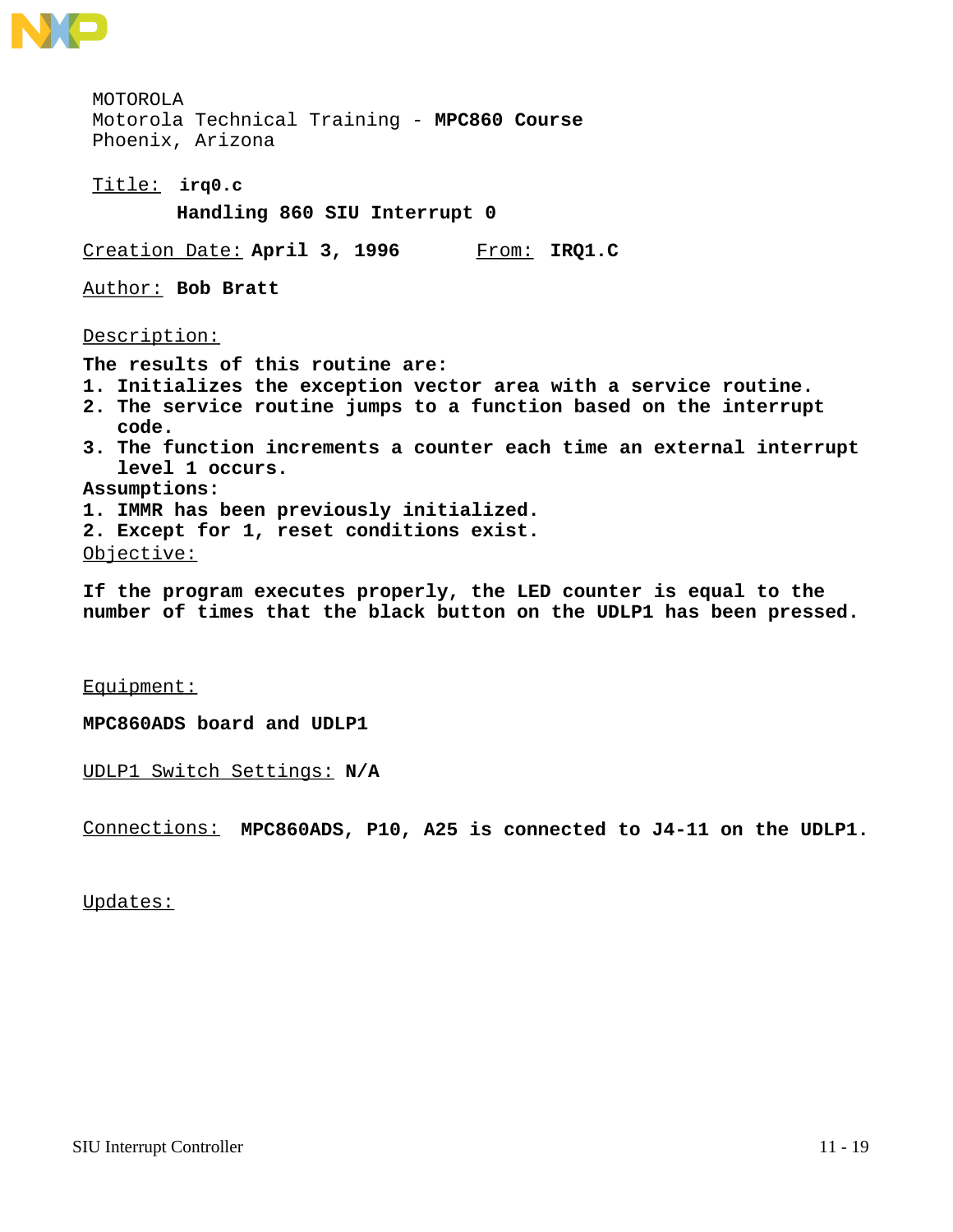```
irq0.c (1 of 2)
 /* Equipment : 860ADS Evaluation Board and */<br>/* UDLP1 Universal Development Lab Board */
 /* UDLP1 Universal Development Lab Board */
 /* Pins 2 and 3 of JP2 must be jumpered */
 /* Connected: P10-A25 of ADS to J4-11 of UDLP1 */\frac{1}{2} (IRQ0.C) \frac{1}{2} (IRQ0.C)
 #include "mpc860.h" /* DUAL PORT RAM EQUATES */
 struct dprbase *pdpr; /* PNTR TO DUAL PORT RAM */
 main()
 {
 void intbrn(); \overline{a} /* EXCEPTION SERVICE RTN */
  int *ptrs,*ptrd; /* SOURCE & DEST POINTERS*/
    pdpr = (struct dprbase *) (getimmr() & 0xFFFF0000);
                                  /* INIT PNTR TO DPRBASE */<br>/* INIT SOURCE POINTER */ptrs = (int *) intbrn;<br>
ptrs = (int *) intbrn;<br>
ptrd = (int *)(qetevt() + 0x100); /* INIT DEST POINTER */
    ptrd = (int *)(getevt() + 0x100); /* INIT DEST POINTER */
 do / \star MOVE ESR TO EVT \star /
 *ptrd++ = *ptrs; /* MOVE UNTIL */
  while (*ptrs++ != 0x4c000064); /* RFI INTRUCTION */
 pdpr\rightarrow PDDAT = 0; /* CLEAR PORT D DATA REG */
  pdpr->PDDIR = 0xff; /* MAKE PORT D8-15 OUTPUT*/
  pdpr->SIEL.ED0 = 1; /* MAKE IRQ0 FALLING EDGE*/
  pdpr->SIMASK.ASTRUCT.IRM0 = 1; /* ENABLE IRQ0 INTERRUPTS*/
   while (1 == 1);
 }
 #pragma interrupt intbrn
 void intbrn()
 {
    void irq0esr();
  asm (" stwu r9,-4(r1)"); /* PUSH GPR9 ONTO STACK */
  switch (pdpr->SIVEC.IC) /* PROCESS INTERRUPT CODE*/
    \{case 0: asm (" mfspr r9,8"); /* PUSH LR ONTO STACK */
              asm (" stwu r9, -4(r1)");
               asm (" bla irq0esr"); /* PROCESS IRQ1 CODE */
              asm (" lwz r9,0(r1)"); /* PULL LR FROM STACK */
               asm (" addi r1,r1,4"); /* RESTORE STACK POINTR*/
              asm (" mtspr 8,r9");
       break;
       default:;
     }
  asm (" lwz r9,0(r1)"); /* PULL GPR9 FROM STACK */
  asm (" addi r1,r1,4"); /* RESTORE STACK POINTER */
 }
 void irq0esr()
 {
  pdpr->SIPEND = 1<<(31-0); /* CLEAR IRQ0 INT PENDING*/
 pdpr \rightarrow PDDAT += 1; \qquad \qquad /* INCREMENT DISPLAY \qquad \qquad \star /
 }
```
SIU Interrupt Controller 11 - 20